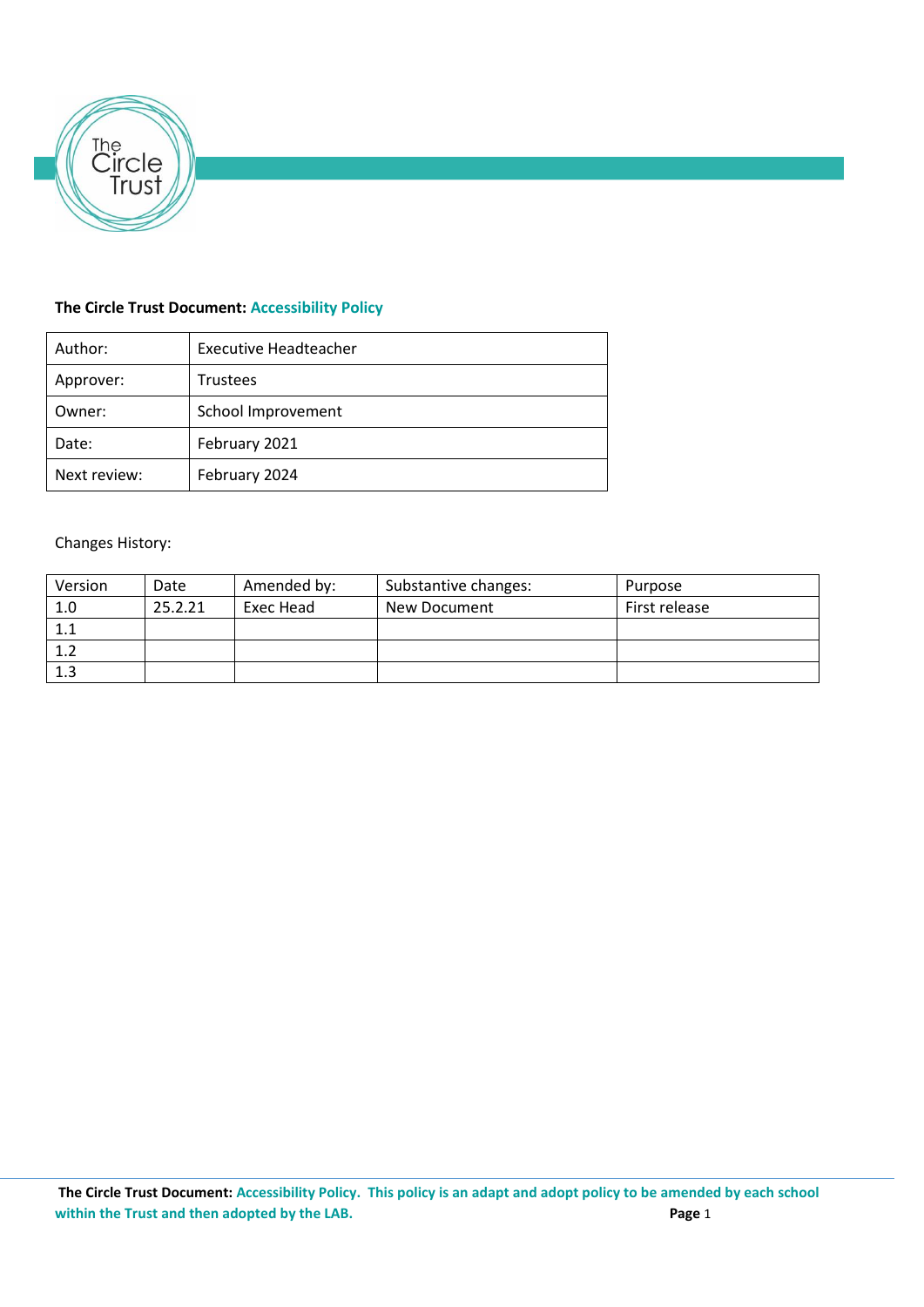## **1. Purpose of the Policy**

- 1.1. A core value of The Circle Trust is that inclusion is non-negotiable. This involves providing access and opportunities for all without discrimination of any kind.
- 1.2. The Circle Trust's Accessibility Policy meets the requirements of [schedule 10 of the Equality Act 2010](http://www.legislation.gov.uk/ukpga/2010/15/schedule/10) and the Department for Education (DfE) [guidance for schools on the Equality](https://www.gov.uk/government/publications/equality-act-2010-advice-for-schools) Act 2010.
	- The Equality Act 2010 defines an individual as disabled if he or she has a physical or mental impairment that has a 'substantial' and 'long-term' adverse effect on his or her ability to undertake normal day-to-day activities.
	- Under the [Special Educational Needs and Disability \(SEND\) Code of Practice](https://www.gov.uk/government/publications/send-code-of-practice-0-to-25), 'long-term' defined as 'a year or more' and 'substantial' is defined as 'more than minor or trivial'. The definition includes sensory impairments such as those affecting sight or hearing, and long-term health conditions such as asthma, diabetes, epilepsy and cancer.
- 1.3. Schools are required under the Equality Act 2010 to have an accessibility plan. The purpose of the plan is to:
	- increase the extent to which people with disabilities can participate in the curriculum
	- improve the physical environment of the school to enable people with disabilities to take better advantage of education, benefits, facilities and services provided
	- improve the availability of accessible information to people with disabilities
- 1.4. Schools are required to make 'reasonable adjustments' for pupils with disabilities under the Equality Act 2010 [here,](https://www.gov.uk/government/publications/equality-act-2010-advice-for-schools) to alleviate any substantial disadvantage that a disabled pupil faces in comparison with non-disabled pupils. This can include, for example, the provision of an auxiliary aid or adjustments to premises.

#### **2. The Aims and Objectives of the Accessibility Policy**

- 2.1. The Circle Trust had developed this policy to be clear about our strong ambition to treat all people fairly and with respect.
	- 2.1.1. Shows all stakeholders that The Circle Trust is committed to providing access and opportunities for all pupils without discrimination of any kind.

#### **3. The Benefits of an effective Accessibility Policy**

- 3.1. An effective Accessibility Policy will add value to The Circle Trust, supporting the Trust's objectives by:
	- 3.1.1. Acting in accordance with our Trust's core value of inclusion
	- 3.1.2. Ensuring compliance with all legislation
	- 3.1.3. Prevent discrimination arising from disability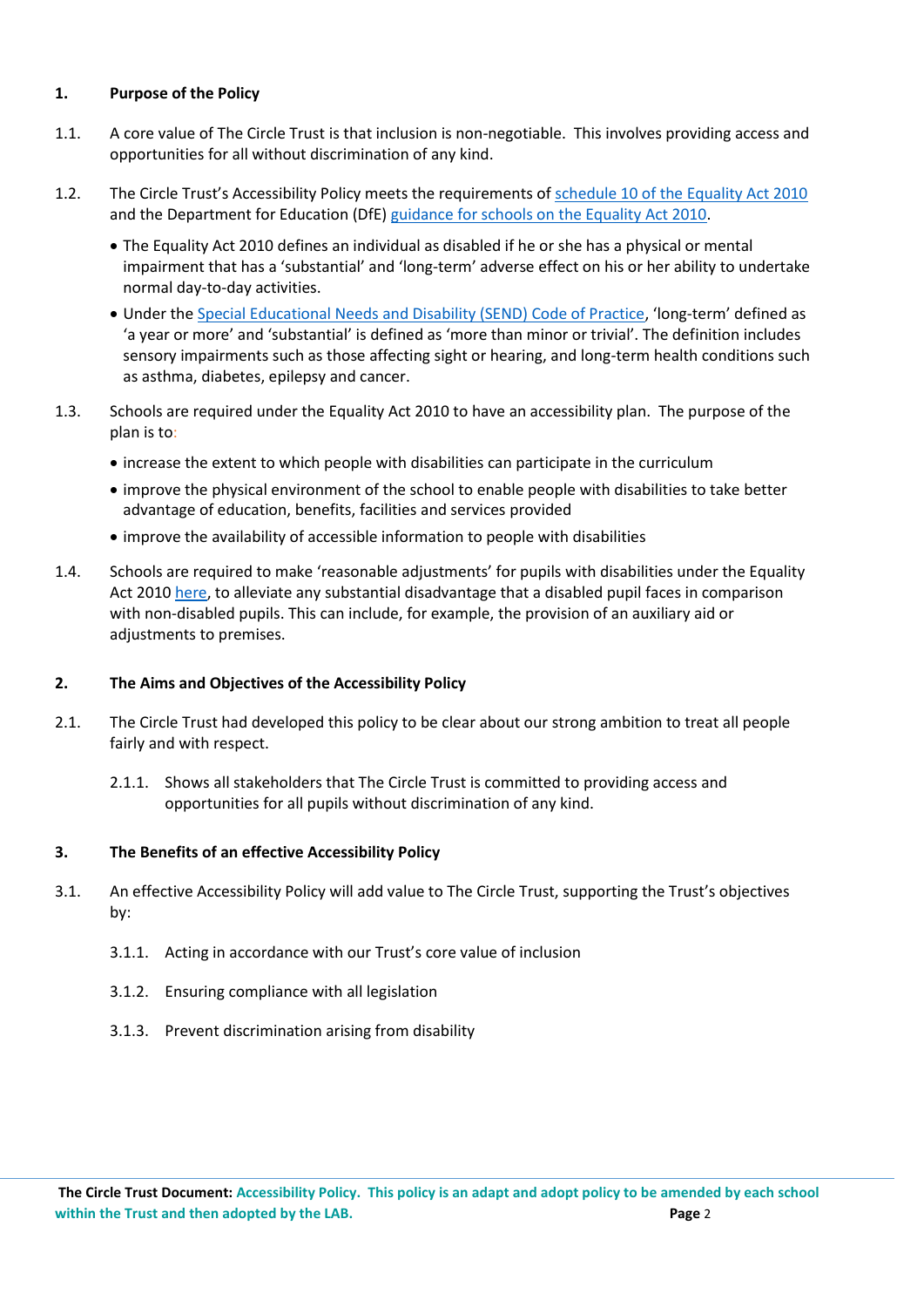#### **4. Roles and responsibilities**

- 4.1. The Trustees have a fundamental role to:
	- 4.1.1. Ensure this policy is compliant to legislation
	- 4.1.2. Regularly review this policy to approve changes or improvements
- 4.2. The Executive Headteacher with the Chief Operations Officer will:
	- 4.2.1. Implement this policy
	- 4.2.2. Provide a mechanism for accessibility issues to be discussed and disseminated to all areas of the Trust
	- 4.2.3. Audit and review local school accessibility arrangements in relation to health and safety to ensure compliance
	- 4.2.4. Report infringement or issue to Trustees
- 4.3. The Local Advisors have a fundamental role to:
	- 4.3.1. Approve their school's accessibility plan set out in **Appendix A**
- 4.4. A Headteacher will:
	- 4.4.1. Have primary responsibility for determining, seeking approval and delivering their school's accessibility plan set out in **Appendix A**

#### **5. Accessibility Audit**

- 5.1. Schools should conduct an audit regarding accessibility in order to assess:
	- 5.1.1. The extent to which people with disabilities can participate in the curriculum
	- 5.1.2. Improve the physical environment of the school to enable people with disabilities to take better advantage of education, benefits, facilities and services provided
	- 5.1.3. Improve the availability of accessible information to people with disabilities
- 5.2. The accessibility audit should include the surveying of key stakeholders including children and young people with disabilities and their parents/carers.
- 5.3. Once complete the Accessibility Audit should be updated when the school has significantly changed for example when:
	- 5.3.1. A school has altered or added buildings
	- 5.3.2. If there have been changes in the local population
	- 5.3.3. If there has been an increase or decrease in pupil intake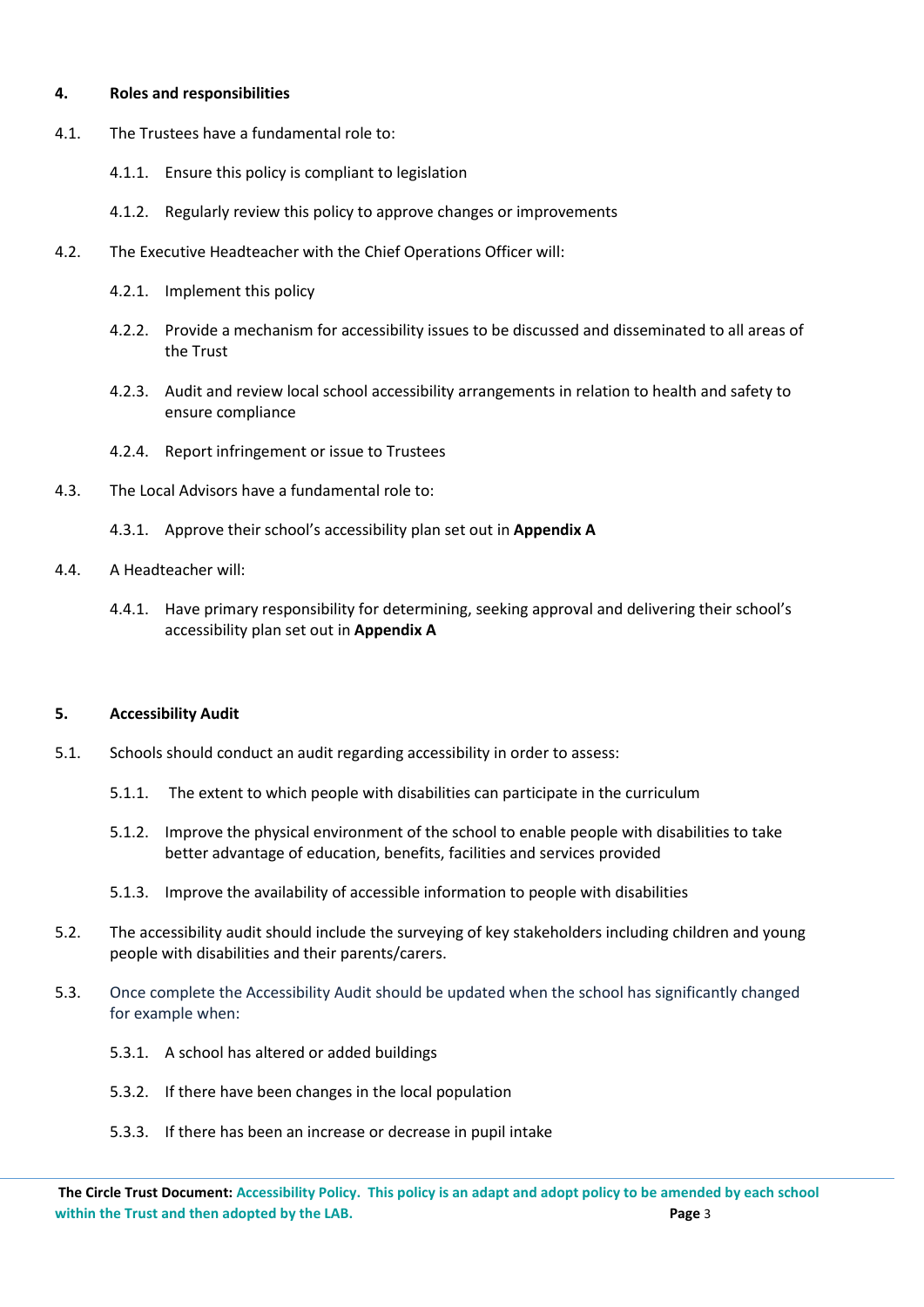### **6. Accessibility Plan**

- 6.1. The Accessibility Plan must show:
	- 6.1.1. How the school supports disabled pupils to access and participate in the curriculum
	- 6.1.2. How the school seeks to improve the physical environment to enable disabled pupils to take better advantage of the educational provision, benefits, facilities and services
	- 6.1.3. How all children and young people with disabilities and their parents/carers are made aware of the accessibility plans
- 6.2. Information about the Accessibility Plan must be published as part of the Special Educational Needs (SEN) annual information report. The SEN annual information report must:
	- 6.2.1. Be published on the school website
	- 6.2.2. Explain the implementation of the policy for children and young people with SEN
	- 6.2.3. Be updated annually
	- 6.2.4. Comply with section 69 of the Children and Families Act 2014, meaning that it must contain:
		- SEN information specified in Schedule 1 to the Special [Educational](http://www.legislation.gov.uk/uksi/2014/1530/contents/made) Needs and Disability [Regulations](http://www.legislation.gov.uk/uksi/2014/1530/contents/made) 2014. (Statutory guidance on this is contained in section 6.79 to 6.82 of the Special [educational](https://www.gov.uk/government/publications/send-code-of-practice-0-to-25) needs and disability code of practice: 0 to 25 years);
		- Arrangements for the admission of disabled pupils
		- Steps the school has taken to prevent disabled pupils from being treated less favourably than other pupils
		- Facilities the school provides to help disabled pupils to access the school
		- Plan prepared under [paragraph](http://www.legislation.gov.uk/ukpga/2010/15/schedule/10) 3 of Schedule 10 to the Equality Act 2010 (accessibility plan) for:
		- o Increasing the extent to which disabled pupils can participate in the school's curriculum
		- o Improving the physical environment of the school for the purpose of increasing the extent to which disabled pupils are able to take advantage of education and benefits, facilities or services provided or offered by the school
		- o Improving the delivery to disabled pupils of information which is readily accessible to pupils who are not disabled